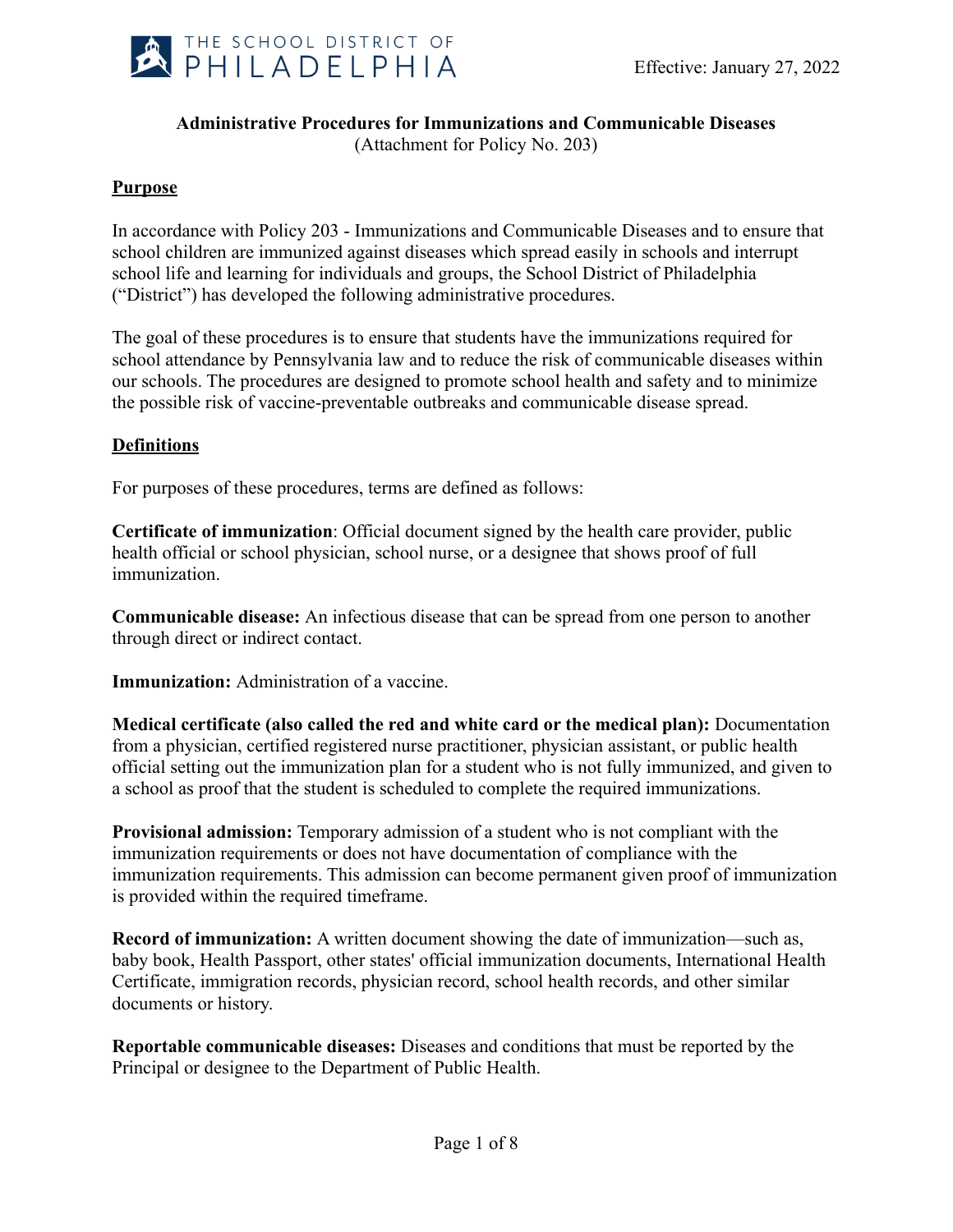

# **Procedures**

The Pennsylvania Department of Education and the Pennsylvania Department of Health require all school-age students to receive the state-mandated immunizations to enroll or attend a public school.

### Parent/Guardian Responsibility

Unless a religious, philosophical, or medical exemption applies or the child is eligible for provisional admission and is approved as set forth below, Pennsylvania law requires parents/guardians to provide records that indicate their child has been immunized against certain diseases to attend school. On or before the first day of school, the parent or guardian must provide a certificate/record of immunizations for their children showing the immunizations received to date.

### Immunization Rules for Admission

Any student that is non-compliant with the state-mandated vaccinations will be excluded from school on the first day of school. The "Immunization Rules for Admission," as outlined below, explain the groups of students that can start school. Any student who does not fall into one of these categories will be excluded.

- 1. **Fully Compliant -** The student's record is fully compliant with all state required immunizations to attend school.
	- a. The student has received all vaccinations that are required for school attendance as reflected on the student's record.
	- b. Proof was presented either by the parent submitting a fully compliant immunization record or a matching record was found in PhilaVax or PA SIIS.
- 2. **Current Medical Exemption** The student's record reflects a [current medical exemption](https://www.philasd.org/studenthealth/immunizations/) [signed](https://www.philasd.org/studenthealth/immunizations/)<sup>1</sup> by the student's medical doctor stating that the immunization may be detrimental to the health of the student.
	- a. Medical exemptions may expire according to the doctor's instructions on the medical exemption.
	- b. If a medical exemption expires, the student's exclusion date is the next day, unless another basis for exemption exists.
- 3. **Religious or Philosophical Exemption** The student's record reflects a [religious or](https://www.philasd.org/studenthealth/immunizations/) [philosophical exemption signed](https://www.philasd.org/studenthealth/immunizations/) by the student's guardian that states they will not vaccinate their child with the missing immunizations required for school attendance due to a religious, philosophical, or strong moral belief.

### *Exemption Requests*

Requests for religious, philosophical, or medical exemptions must be provided annually using a District exemption form, available on Student Health [Services' Immunizations webpage](https://www.philasd.org/studenthealth/immunizations/), to the

<sup>1</sup> The exemption form on Student Health Services' Immunizations webpage is available at [https://www.philasd.org/v](https://www.philasd.org/studenthealth/immunizations/)ax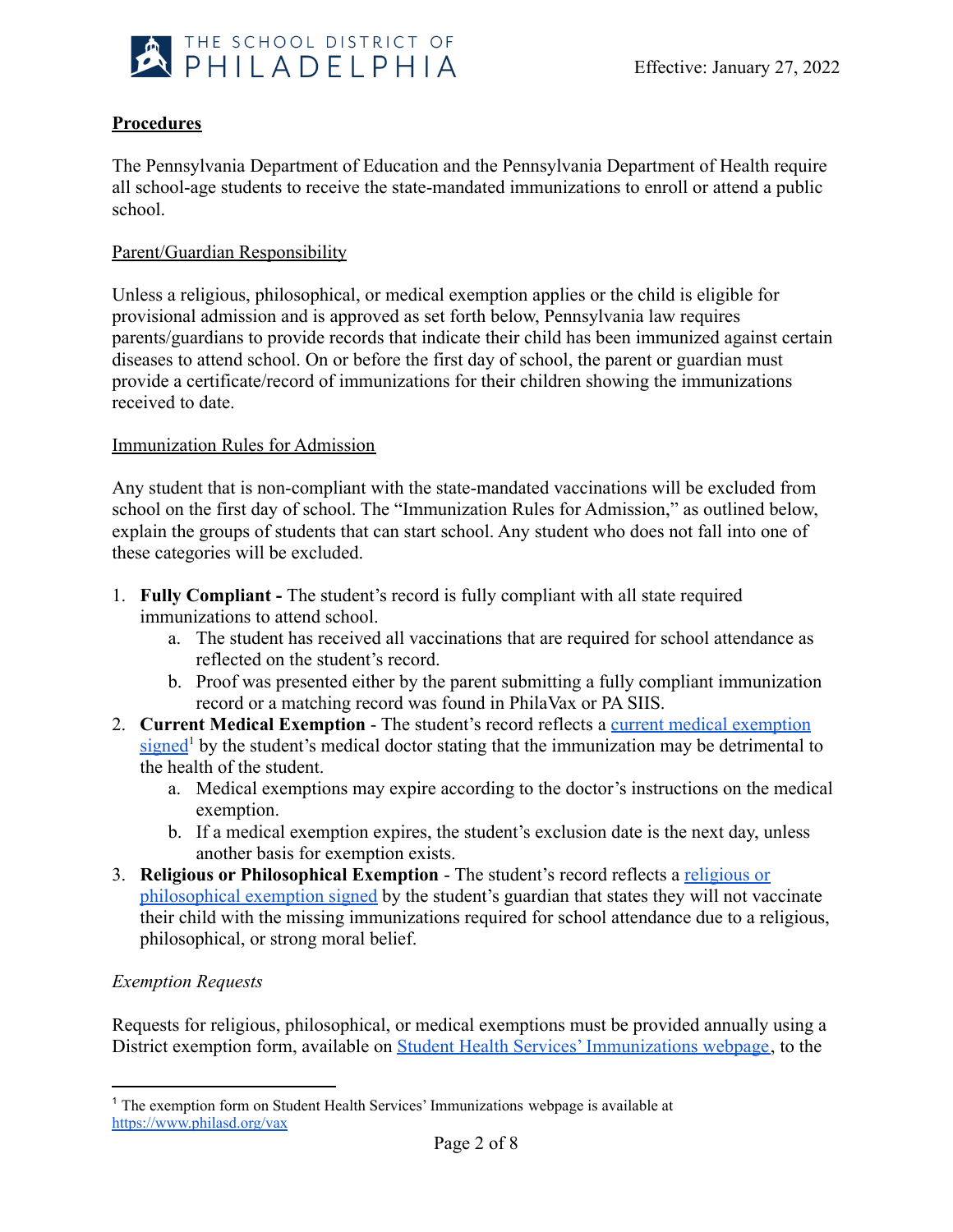

school nurse. Requests for medical exemptions must be signed by a licensed health care provider stating that immunization may be detrimental to the life or health of the child.

The District may exclude from school any student who is not properly immunized during an outbreak of a communicable disease against which the student has not been immunized regardless of an otherwise applicable exemption.

### Immunization Rules for *Provisional* Admission

- 1. **Subsequent Dose Needed -** The student has received at least one dose of a multiple dose vaccine series required by Pennsylvania law and either (i) the student will receive the final dose of the multiple vaccine series within five days of the child's first day of attendance, or (ii) the student will receive the next scheduled dose within five days of the child's first day of attendance, or (iii) the additional required doses are not due until after the five days of the child's first day of attendance. If the required vaccine is not medically appropriate to be given within the first five days of school, a medical certificate is needed within the first five days of school outlining the plan to receive the required vaccine(s). The school nurse shall enter the date of the doctor's appointment as the provisional expiration date.
	- a. The student must submit evidence of obtaining the missing immunizations on the scheduled date or the provisional status will expire, and the student's exclusion date will be the next school day.
- 2. **Students Experiencing Homelessness -** School may admit a student who is experiencing homelessness as defined by the McKinney-Vento Act even if the student has not been immunized or cannot provide records due to experiencing homelessness.
- 3. **Students New to the District** School may admit, for up to 30 calendar days from the student's date of enrollment, a student who is transferring into the District.
	- a. Students transferring from charter schools, private schools, and other school districts qualify as new students to the District.
- 4. **Students in Foster Care** School may admit a student who is in foster care who has not been immunized or cannot provide immunization records. Students have up to 30 calendar days to provide records evidencing compliance with the immunization requirements.

### Notification of Immunization Requirements

Immunization requirements for each grade shall be posted on the Office of Student Health Services' website. The Office of Student Health Services and school nurses shall notify families of rising seventh and twelfth graders of immunization requirements for those grades.

### Immunization Compliance Monitoring

Principals are responsible for creating an immunization monitoring protocol within the school. Schools shall follow the below exclusion process for students who are not compliant with the immunization requirements.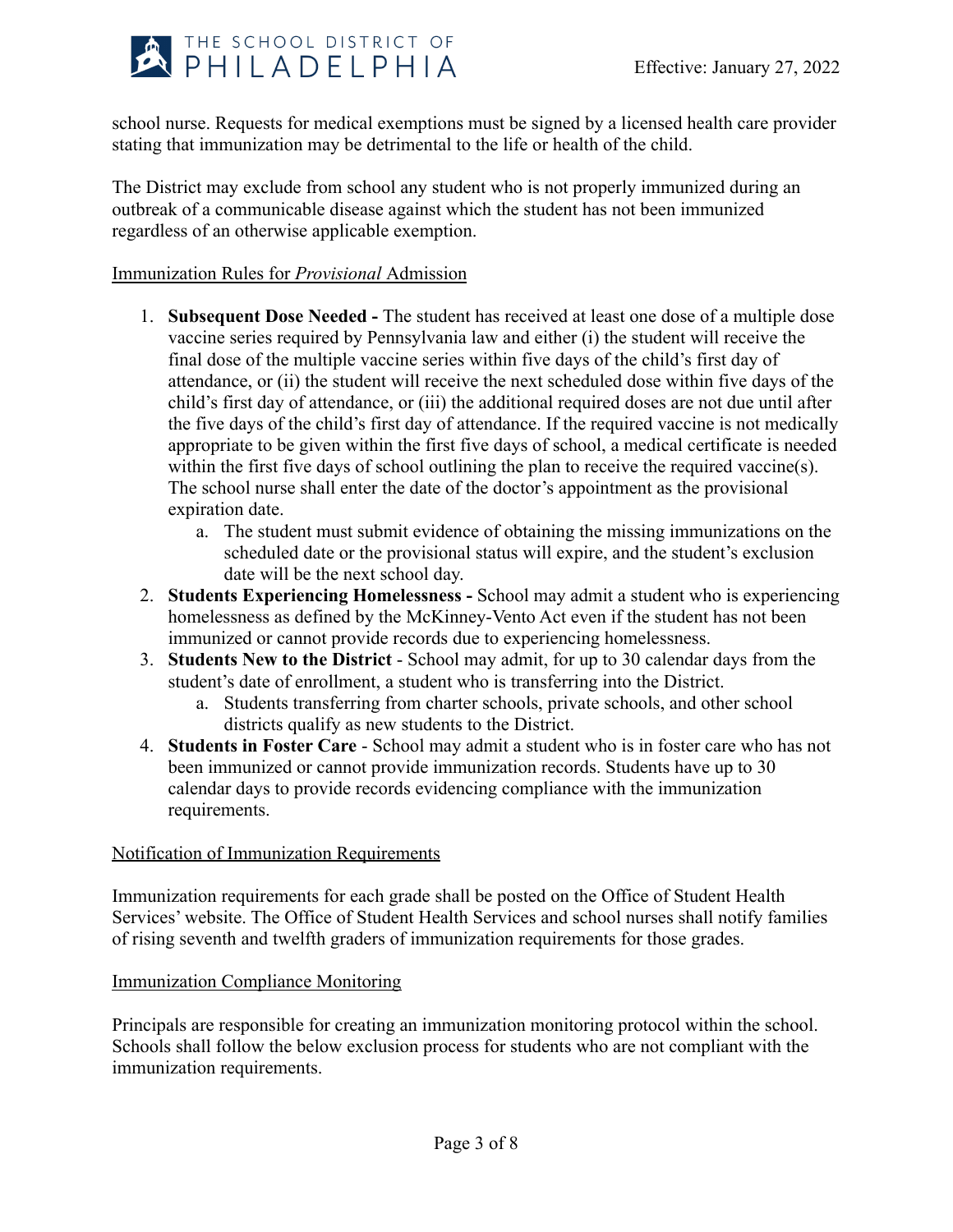

### Student Exclusion Process

Students who do not qualify for provisional admission must be excluded from school. The District requires school principals to implement the "Student Exclusion Process" starting on the first day of school and every school day thereafter until all students are following the state's school-age vaccination laws. The purpose of the Student Exclusion Process is to protect children and school communities from contagious diseases; therefore all schools shall implement the following actions for non-compliant students:

- **Prohibit Building Access**: Principals are required to prohibit any student that is non-compliant from entering a District building at any time. Excluded students may not participate in face-to-face or virtual instruction, extracurricular activities, sports, cheerleading, before and after school programming, tutoring, assessments, events, or any other activity taking place on District property.
- **Mark Unexcused Absence Leading to Truancy Consequences:** Excluded students will be marked as "unexcused absence" daily until the student is compliant with the immunization requirement. Continued unexcused absences will trigger the [truancy](https://www.philasd.org/studentrights/programsservices/attendance-truancy/) [process.](https://www.philasd.org/studentrights/programsservices/attendance-truancy/)<sup>2</sup> Parents will be informed of the consequences related to truancy.

### *Staff Roles and Responsibilities*

- 1. **School nurses** are the primary contact to support families in obtaining the required vaccinations. Specifically, school nurses will:
	- a. Enter student immunization records in the SIS;
	- b. Upload all forms in the SIS Document screen, for example, immunization records, exemption form, provisional medical plans, etc.;
	- c. Confirm the student's compliance status;
	- d. Notify parent/guardian that student is excluded and must be picked up from school;
	- e. Document outreach attempts for students that continue to be excluded in the SIS Contact Log;
	- f. Assist and support families with making appointments and finding resources; and
	- g. Support the principal as requested with the student exclusion process.
- 2. **School principals** are the primary enforcer of the state's school-age immunization law in the school building. Principals play a vital role in the diligent execution of this process. Specifically, principals will:
	- a. Implement the student exclusion process starting on the first day of school and every school day thereafter until all students are in compliance with the state's school-age vaccination laws,
	- b. Implement internal procedures to ensure that the student exclusion process is completed with fidelity within the school building,
	- c. Prohibit building access for any student that does not have up-to-date school-age immunizations,
	- d. Ensure only parents/guardians or the emergency contact of non-compliant students are called to pick up their child, and
	- e. Designate school staff to follow-up and support families that are excluded.

<sup>&</sup>lt;sup>2</sup> Information about the District's truancy process is available on the Office of Attendance and Truancy's webpage, available at <https://www.philasd.org/studentrights/programsservices/attendance-truancy/>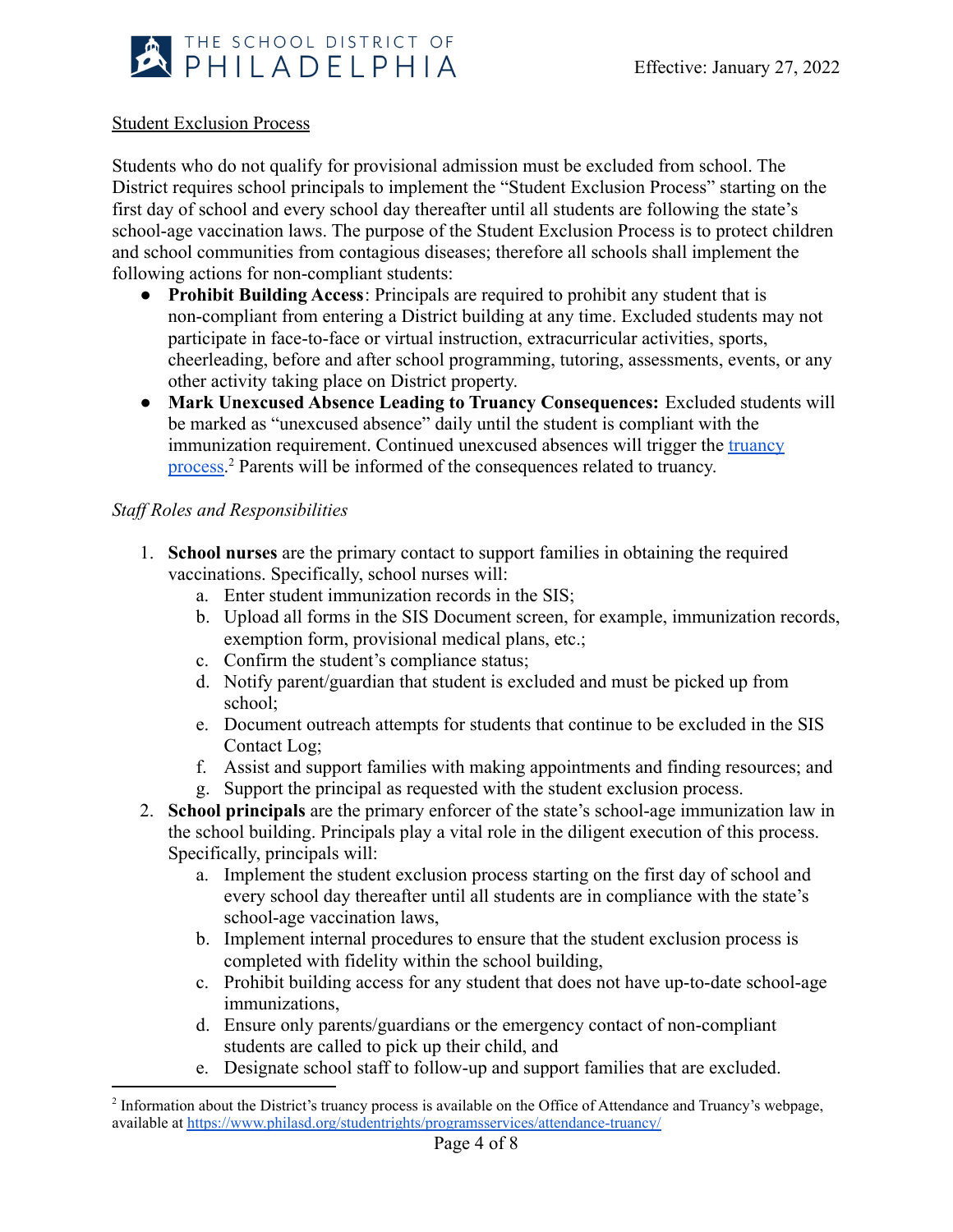

- 3. **The Office of Student Health Services** serves as the central office support for schools. Specifically, Student Health Services will:
	- a. Provide immunization training to school nurses.
	- b. Provide technical support to school principals and school nurses with the student exclusion process.
	- c. Monitor schools for completion of the student exclusion process.
	- d. During the summer:
		- 1. Enter student immunization records in the SIS;
		- 2. Upload all forms in the SIS Document screen, such as immunization records, exemption form, provisional medical plans, etc.; and
		- 3. Confirm the student's compliance status and notify parents/guardians.
	- e. Run non-compliance reports to identify trends in non-compliance.
	- f. Partner with community health providers to host vaccination initiatives, using trends from non-compliance reports to inform their location and design.
- 4. **Assistant Superintendents** provide oversight of the student exclusion process in their network, including:
	- a. Working with principals to overcome operational difficulties and
	- b. Reviewing the weekly exclusion report sent from the Central Office.
- 5. **Attendance Designees** will support accurate recording of student daily attendance in collaboration with the principal, school nurse, and classroom teacher.

# *School Exclusion Steps*

# **Step 1: Run non-compliance report**

Prior to the start of school, the principal will designate a suitable space in the building for excluded students to wait until their parent/guardian picks them up ("Designated Space").

Starting on the first day of school, the principal will print the report called, "[Students Eligible](https://drive.google.com/file/d/1JZ2DQl6XwxQUNCsmjk3OL65Wsy9CmDt8/view) for Exclusion<sup>"3</sup> from the SIS (page 6 of the stepper only). The report lists all students who have not submitted proof of compliance with the immunization requirement. A new list should be pulled every morning for the most accurate information.

# **Step 2: Prohibit access to academic programming**

Principal will designate one or more staff, who will bring all students on the "Students Eligible for Exclusion" list to the Designated Space.

Note: Philadelphia Virtual Academy ("PVA") staff shall discontinue student access to the online instructional access as well as building access.

# **Step 3: Verify non-compliance**

After the student is in the Designated Space, the school nurse must verify the student is non-compliant, including by searching PhilaVax.

<sup>&</sup>lt;sup>3</sup> The Students Eligible Exclusion document is available at

<https://drive.google.com/file/d/1JZ2DQl6XwxQUNCsmjk3OL65Wsy9CmDt8/view>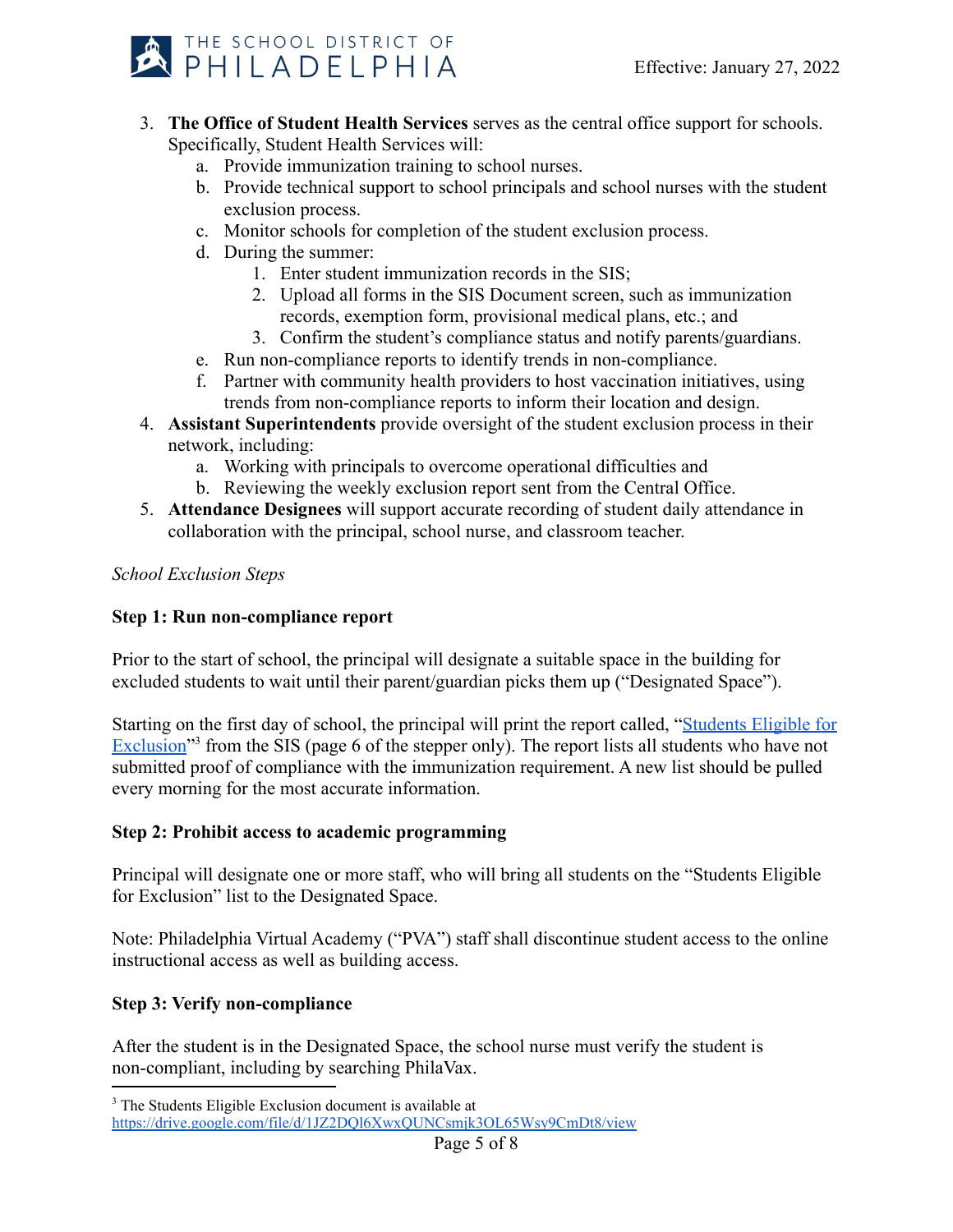

A. Compliant students shall be sent back to class. Attendance will be updated to reflect present for these students.

> Note: The principal will put a process in place to update attendance to reflect present for these students. The teacher may have marked the student absent. The attendance designee or person with access to attendance in the SIS may need to change the attendance to present.

B. Non-compliant students shall remain in the designated space and not have access to the academic program until picked up by a parent/guardian or emergency contact.

Note: The principal will put a process in place to update attendance to reflect unexcused absences for these students. The teacher may have already marked the student present. The attendance designee or person with access to attendance in the SIS may need to change the attendance to unexcused absent.

# **Step 4: Call parent/guardian to pick up student**

Call the parent/guardian to come pick up their child immediately. If the parent/guardian does not respond, call all the emergency contacts until someone is reached to pick up the student from school immediately.

# **Step 5: Communicate with the parent/guardian or emergency contact when they arrive**

Encourage the parent to take their child the same day to their primary care physician or one of the City's [Federally Qualified Health Centers](https://vax.phila.gov/index.php/resources/federally-qualified-health-centers/)<sup>4</sup> ("FQHC") to receive the immunization. Walk-ins are accepted at the [City's Health Clinics.](https://www.phila.gov/services/mental-physical-health/city-health-centers/)<sup>5</sup>

Inform the parent/guardian that the student will not be allowed to attend school until up-to-date immunizations are received.

# **Step 6: Continue outreach to the family**

The principal and nurse must provide the support needed for families to quickly return to school. Principals and nurses should utilize the support of others currently working with students, such as the student's IEP team, case manager, BCAs, etc. The principal and/or nurse should call families, discuss their barriers, and provide solutions to barriers as described on the [District's](http://www.philasd.org/vax) [immunization website](http://www.philasd.org/vax).<sup>6</sup>

# **Step 7: Follow truancy protocol**

Continued unexcused absences will trigger the truancy [process.](https://www.philasd.org/studentrights/programsservices/attendance-truancy/) Parents will be informed of the consequences related to truancy.

<sup>6</sup> The District's immunization webpage is available at [www.philasd.org/vax](http://www.philasd.org/vax) <https://www.phila.gov/services/mental-physical-health/city-health-centers/>

<sup>4</sup> A list of the City's FQHCs is available at

<https://vax.phila.gov/index.php/resources/federally-qualified-health-centers/>

<sup>5</sup> A list of the City's Health Clinics is available at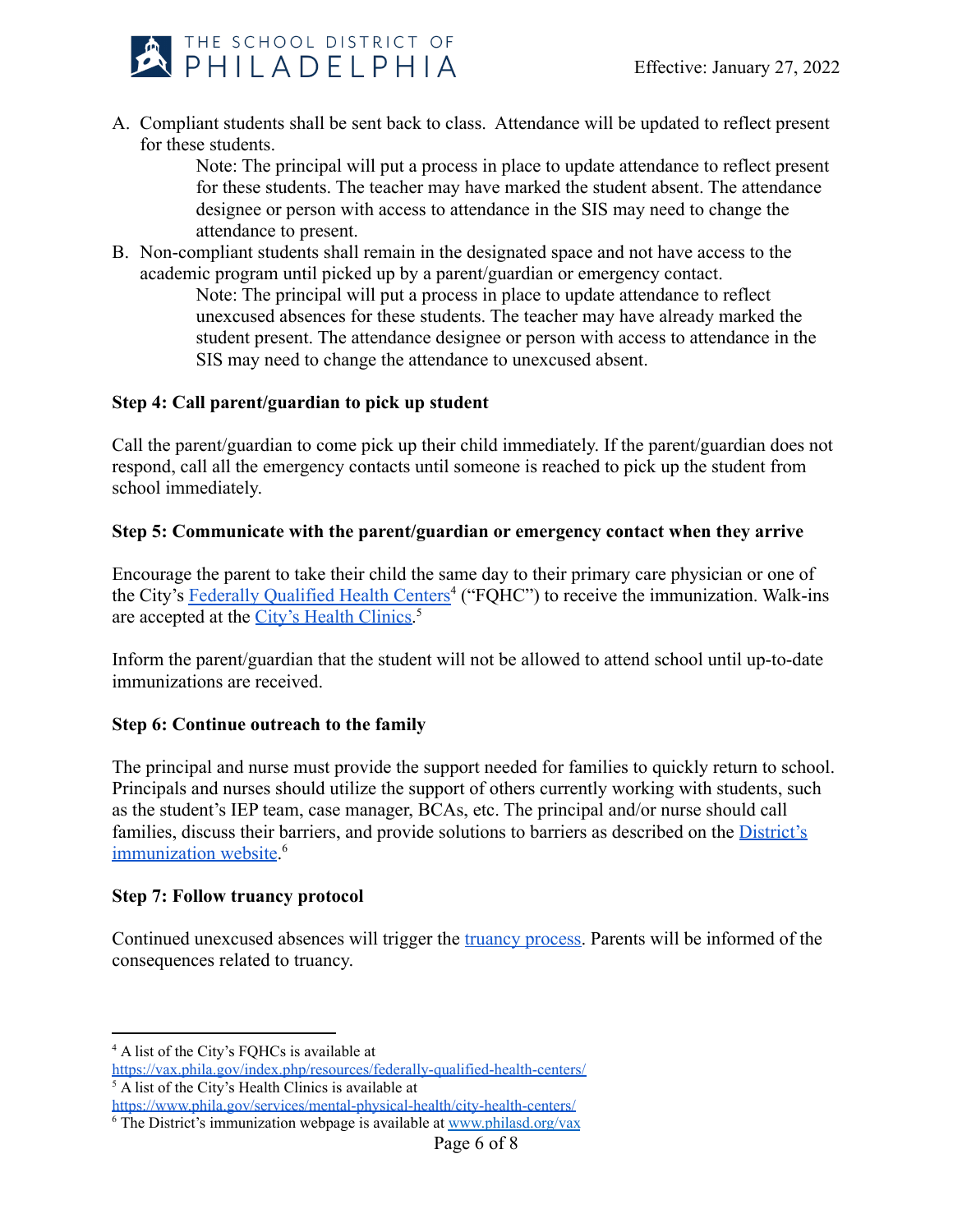

### **Step 8: Returning students back to school**

When the parent/guardian submits an up-to-date immunization record and the nurse reviews the record and accepts it as up-to-date, the student can return to school and attend class as normal.

### **Step 9: Excluded students that continue returning to school**

If an excluded student returns to school at any time prior to submitting an up-to-date immunization, then the student exclusion process begins again for the student and is repeated daily until the parent/guardian complies.

#### Communicable Diseases

The control of communicable diseases is a function of the State and City Departments of Health, governed by State laws and Philadelphia Department of Public Health ("PDPH") regulations. The District is a key partner in this effort.

### *General Notification Requirements*

When the District learns of a reportable communicable disease in a member of the school community, PDPH must be notified. Such notice shall occur at the earliest possible opportunity during normal school/business hours unless immediate notification outside normal school hours is required, as set forth below.

When an employee receives information regarding a communicable disease concern, regardless of the source, the employee shall notify the school nurse immediately and if the school nurse is not available shall notify the principal. The school nurse shall notify PDPH, the principal, and Student Health Services immediately. If Student Health Services becomes aware of the concern first, it shall notify PDPH, the school principal, the school nurse, the Office of Communications, and the Chief of Student Support Services.

The school nurse will gather all relevant information regarding the student's current location, onset of symptoms, student's last day of attendance, and other relevant information regarding possible contact with the student and the illness and relay that information to PDPH and Student Health Services. Confidentiality regarding the identity of the student with the communicable disease being reported shall be maintained at all times by all parties.

The District and schools shall follow the guidance of PDPH regarding any action to take in response to the communicable disease concern, including any decisions on dismissal or closing of schools.

### *Immediate Notification Outside of Normal School Hours Requirements*

There are a small number of special situations which require immediate sharing of information between the District and PDPH during evenings, weekends, and holidays. These special situations are:

• Any unexpected death of a student from a reportable communicable disease;